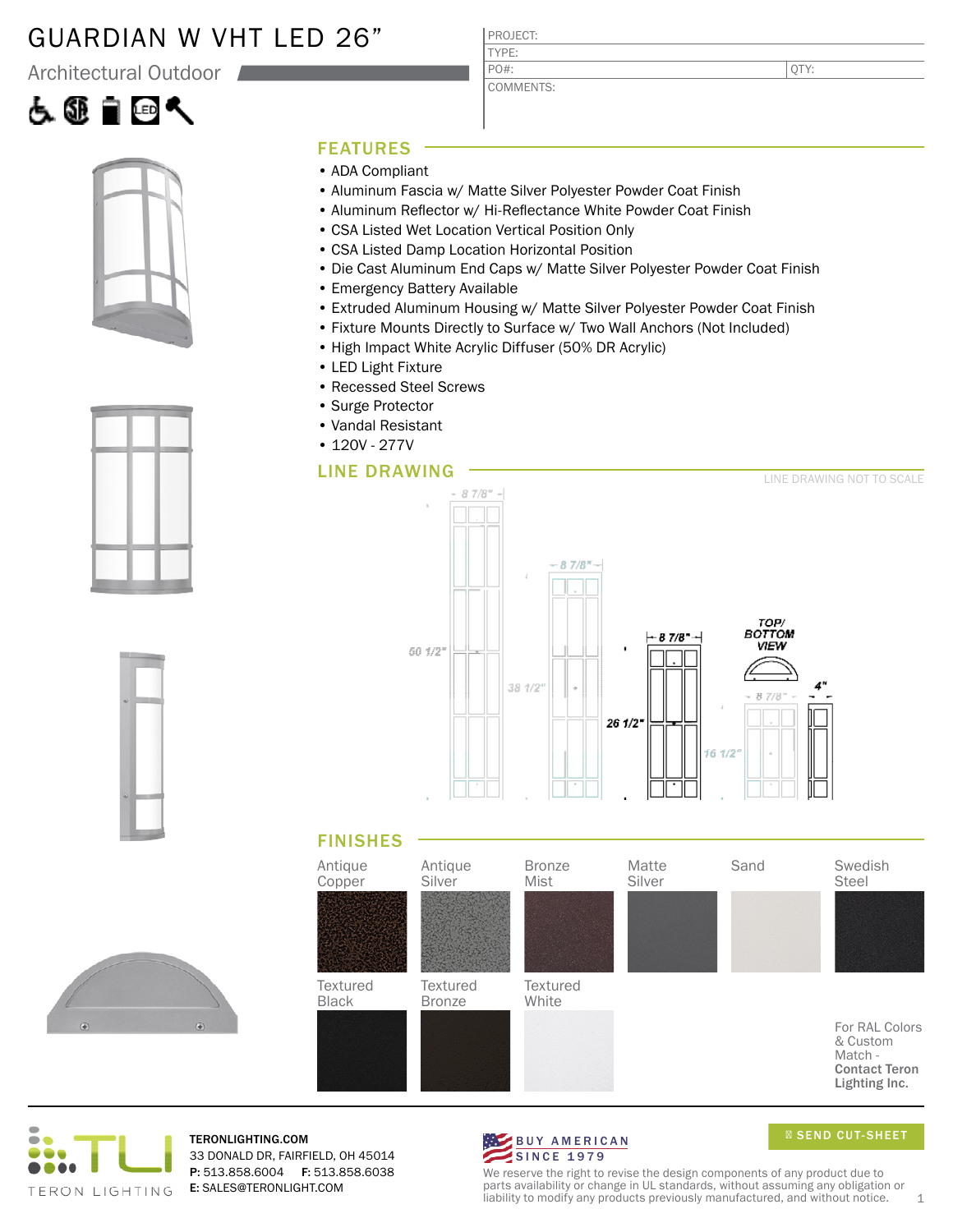## GUARDIAN W VHT LED 26"

Architectural Outdoor

## 占领自回气

VHT

VHT

| PROJECT:  |  |
|-----------|--|
| TYPE:     |  |
| PO#:      |  |
| COMMENTS: |  |

| <b>Fixture Core</b>                                                                                                                                                                                                                                         |                |                                             |                       |  |
|-------------------------------------------------------------------------------------------------------------------------------------------------------------------------------------------------------------------------------------------------------------|----------------|---------------------------------------------|-----------------------|--|
| <b>PRODUCT CODE</b>                                                                                                                                                                                                                                         | SOURCE/WATTAGE | <b>VOLTAGE</b>                              | <b>DIMMING DRIVER</b> |  |
| L18.0-TE500 - 18W @ 500mA<br><b>GRDW24</b> - Guardian W 26"<br><b>ELV Dimming Driver</b><br>L18.0-LE500 - 18W @ 500mA 2-Wire<br>Dimming Driver (120V Only)<br>L18.0-ZE500 - 18W @ Line<br>Voltage 4-Wire Dimming Driver<br>(Dimmable 0 - 10V)<br>ORDER INFO |                | 120 - 277V<br>347V Available For L36.5 Only | <b>Not Applicable</b> |  |
|                                                                                                                                                                                                                                                             |                |                                             |                       |  |
| GRDW24                                                                                                                                                                                                                                                      | L18.0-TE500    | $120 - 277V$                                | Not Applicable        |  |

Example ^ (may not represent a manufacturable product)

#### TRIM  $\vert$  Finish  $\vert$  Color Temp  $\vert$  Options ORDER INFO Aesthetics & Options PROD SOURCE Example ^ (may not represent a manufacturable product) OEL - Single End Window TEL - Twin End Windows (Both Ends) EB5 - Keystone KT-EMER-LED-5C-500 (18W Only) EB12 - Keystone KT-EMER-LED-12-1200 Integral 12W LED Driver MSI - Steinel HFLUM2-WR Internal Motion Sensor 30K SPECS GRDW24  $\vert$  L18.0 • 80 CRI Typ. • 30K - 3000K 30K - 3000K Color Temp 35K - 3500K Color Temp 40K - 4000K Color Temp 50K - 5000K Color Temp  $AC$  30K AC - Antique Copper TB - Textured AS - Antique Silver BT - Bronze Mist SM - Matte Silver (Standard) SN - Sand SW - Swedish Steel Black BZ - Textured Bronze TW - Textured **White**

| REPLACEMENT PART<br><b>PART NO</b><br><b>NOTES</b> |  |  |  |  |  |  |
|----------------------------------------------------|--|--|--|--|--|--|

| 2' Acrylic LED Lens |  |
|---------------------|--|
| Assembly            |  |

38216

(L18.0 is Dimmable From 120 - 230V)

Don't see the configuration you are looking for? Call us today at (513) 858-6004



TERONLIGHTING.COM 33 DONALD DR, FAIRFIELD, OH 45014 P: 513.858.6004 F: 513.858.6038 E: SALES@TERONLIGHT.COM



SEND CUT-SHEET

We reserve the right to revise the design components of any product due to parts availability or change in UL standards, without assuming any obligation or liability to modify any products previously manufactured, and without notice. 2